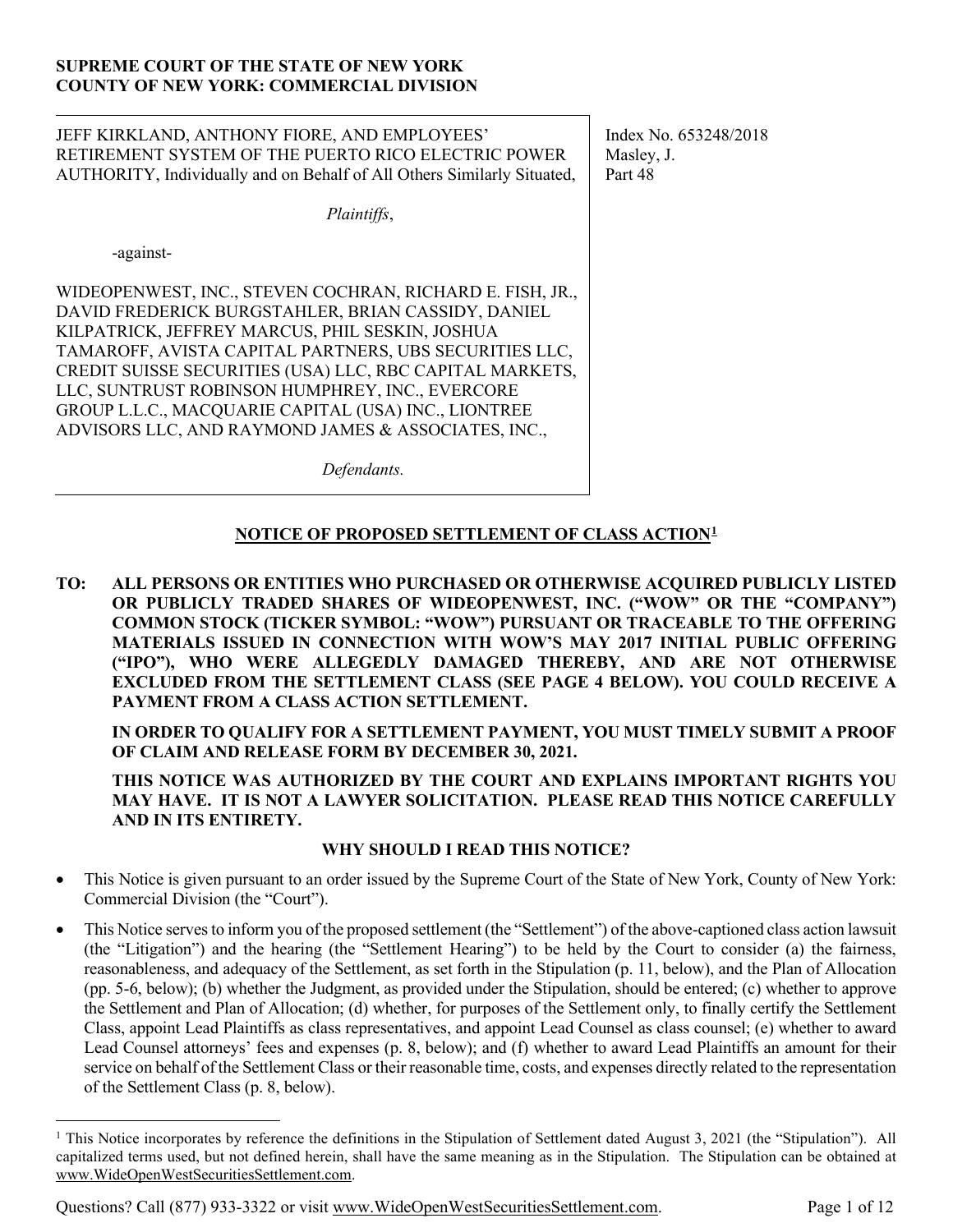- The proposed Settlement concerns a lawsuit over whether Defendants made untrue statements of material fact in the Registration Statement and Prospectus, filed with the U.S. Securities and Exchange Commission in connection with WOW's May 2017 IPO (the "Offering Materials"), or omitted to state material facts required to be stated therein or necessary to make the statements therein not misleading.
- If approved by the Court, the proposed Settlement will provide \$7,025,000 to pay claims from investors who purchased or otherwise acquired publicly listed or publicly traded shares of WOW common stock pursuant or traceable to the Offering Materials issued in connection with WOW's IPO and were damaged thereby (the "Settlement Class" or "Settlement Class Members") and are not otherwise excluded from the Settlement Class (see p. 4, below).
- The Court has not yet approved the Settlement. Payments will be made only if the Court approves the Settlement and after any appeals are resolved. Please be patient.
- **Your legal rights are affected whether you act or do not act. Read this Notice carefully.**

| YOUR LEGAL RIGHTS AND OPTIONS IN THIS SETTLEMENT                                                                                                                                                                                                               |                                                                                                                                                                                                                                                                                               |
|----------------------------------------------------------------------------------------------------------------------------------------------------------------------------------------------------------------------------------------------------------------|-----------------------------------------------------------------------------------------------------------------------------------------------------------------------------------------------------------------------------------------------------------------------------------------------|
| <b>SUBMIT A CLAIM FORM</b><br><b>POSTMARKED (for U.S. Mail) OR</b><br><b>RECEIVED BY THE PRIVATE CARRIER</b><br>(for FedEx, UPS, etc.) NO LATER THAN<br><b>DECEMBER 30, 2021</b>                                                                               | This is the only way to get a payment under the<br>Settlement. If you have a Recognized Claim and<br>want to receive a portion of the Settlement proceeds,<br>you must submit the Proof of Claim and Release that<br>is being distributed with this Notice.                                   |
| <b>SUBMIT A REQUEST FOR EXCLUSION</b><br>FROM THE SETTLEMENT CLASS<br><b>POSTMARKED OR RECEIVED BY THE</b><br>PRIVATE CARRIER NO LATER THAN<br><b>DECEMBER 29, 2021</b>                                                                                        | Get no payment. This is the only option that allows<br>you to bring your own lawsuit against the Released<br>Parties about the Released Claims raised in this<br>Litigation. If you exclude yourself, you will receive<br>no payment and cannot object or speak at the<br>Settlement Hearing. |
| <b>OBJECT TO THE SETTLEMENT OR</b><br>ANY RELATED ASPECT POSTMARKED<br>OR RECEIVED BY THE PRIVATE<br><b>CARRIER NO LATER THAN</b><br><b>DECEMBER 29, 2021</b>                                                                                                  | Write to the Court about why you do not like the<br>Settlement. You may, but are not required to, appear<br>at the Settlement Hearing. You cannot object to the<br>Settlement unless you are a member of the<br>Settlement Class and do not exclude yourself.                                 |
| <b>GO TO THE HEARING ON JANUARY 20,</b><br>2022, at 2:15 P.M., AND INDICATE YOUR<br><b>INTENTION TO APPEAR AT THE</b><br><b>HEARING IN YOUR OBJECTION</b><br><b>POSTMARKED OR RECEIVED BY THE</b><br>PRIVATE CARRIER NO LATER THAN<br><b>DECEMBER 29, 2021</b> | You may ask to speak in Court about the fairness of<br>the Settlement at the Settlement Hearing. Notify the<br>Court of your intention to appear at the hearing in the<br>written objection you send to the Court.                                                                            |
| <b>DO NOTHING</b>                                                                                                                                                                                                                                              | Get no payment. Give up all legal rights relating to<br>the claims at issue in this Litigation and be bound by<br>the Judgment entered by the Court if it approves the<br>Settlement.                                                                                                         |

**This Notice is intended to inform you how the proposed Settlement may affect your rights and what steps you may take in relation to it. This Notice is NOT an expression of any opinion by the Court as to the merits of the claims or defenses asserted in the Litigation or whether the Defendants engaged in any wrongdoing.**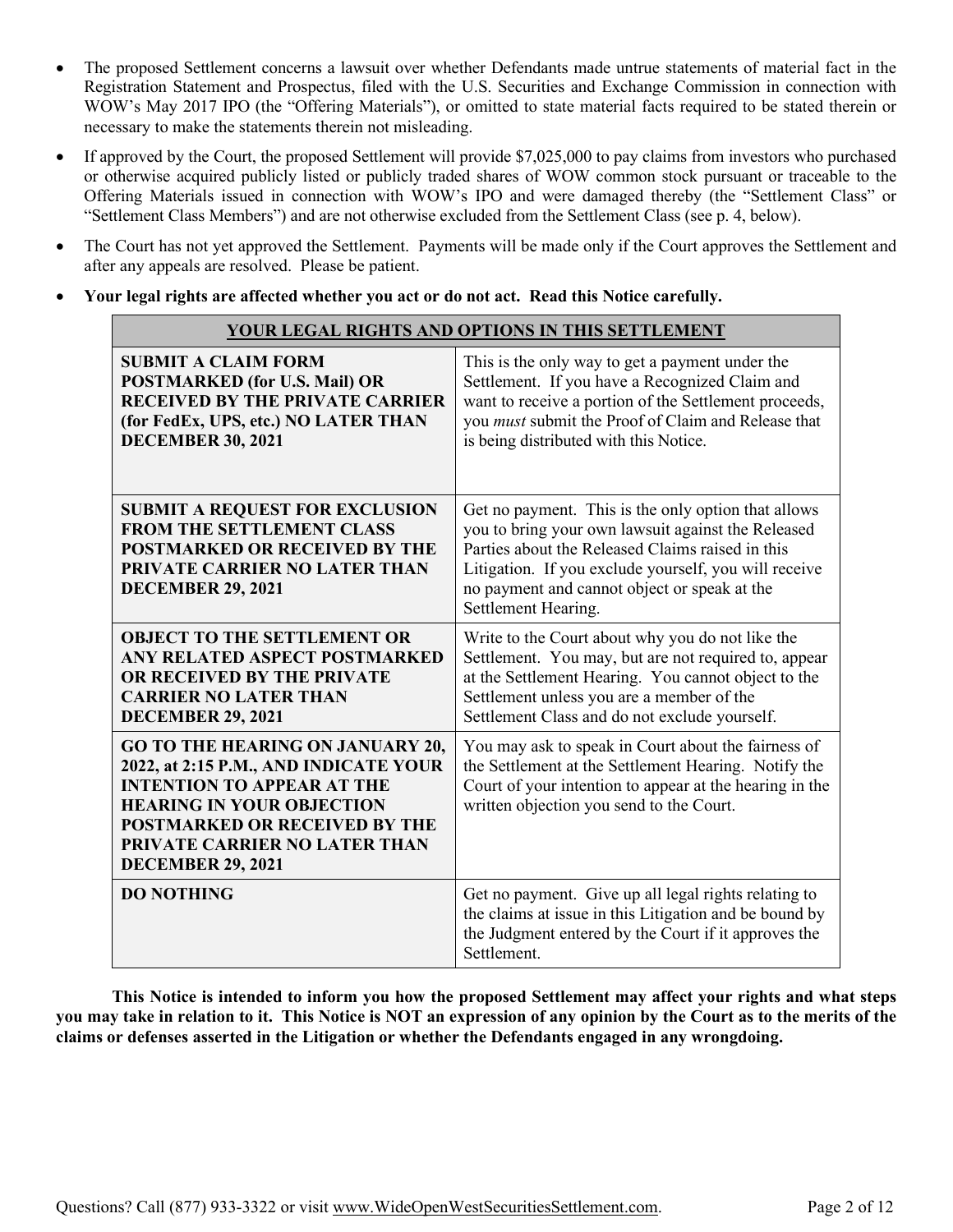#### **WHAT IS THIS LAWSUIT ABOUT?**

### **I. THE ALLEGATIONS**

WOW is a cable operator and internet service provider headquartered in Colorado and incorporated in Delaware. Shortly before its IPO in May 2017, WOW offered services across nineteen markets covering more than 300 communities and approximately three million homes and businesses in the Midwestern and southeastern United States and had grown to be the sixth largest cable operator in the United States, measured by number of customers.

This Litigation was brought in New York State Supreme Court by Anthony Fiore ("Fiore"), Jeff Kirkland (including in his capacity as trustee for the Jeffrey M. Kirkland Revocable Trust FBO Jeffrey M. Kirkland) ("Kirkland"), and Employees' Retirement System of the Puerto Rico Electric Power Authority ("ERS-PREPA") (collectively, "Lead Plaintiffs"), on behalf of themselves and all others similarly situated, against Defendants WOW; Steven Cochran, Richard E. Fish, Jr., David Frederick Burgstahler, Brian Cassidy, Daniel Kilpatrick, Jeffrey Marcus, Phil Seskin, and Joshua Tamaroff (collectively, the "Individual Defendants"); Avista Capital Partners and Crestview Partners (collectively, the "Private Equity Defendants"); and UBS Securities LLC, Credit Suisse Securities (USA) LLC, RBC Capital Markets, LLC, Truist Securities, Inc. (f/k/a SunTrust Robinson Humphrey, Inc.), Evercore Group L.L.C., Macquarie Capital (USA) Inc., LionTree Advisors LLC, and Raymond James & Associates, Inc. (collectively, the "Underwriter Defendants," and with WOW, the Individual Defendants, and the Private Equity Defendants, the "Defendants").

Lead Plaintiffs allege in this Litigation that the Defendants violated Sections 11, 12, and 15 of the Securities Act of 1933 by making untrue statements of material fact in the Offering Materials or omitting to state material facts required to be stated therein or necessary to make the statements therein not misleading. Specifically, Lead Plaintiffs, in their Corrected Consolidated Class Action Complaint, dated November 19, 2018 (the "Complaint"), allege that the Offering Materials made untrue statements of material fact or made material omissions concerning WOW's: (a) customer service; (b) technology and products; (c) customer credit risk management practices; (d) Chicago fiber network and its value; and (e) reported goodwill and franchise operating rights. The Complaint alleged that, as of the IPO: (a) the quality of WOW's customer service had deteriorated and needed large additional investments to be competitive; (b) certain of WOW's technological offerings were defective, outdated, or did not function as represented; (c) WOW's customer credit quality was declining, as WOW had lowered credit standards and did not in all cases apply certain risk management tools; (d) WOW's Chicago network project was so plagued by problems that WOW had already resolved to sell the network; and (e) WOW had overstated the value of its intangible assets.

Defendants deny all of Lead Plaintiffs' allegations and characterizations. Without limiting the generality of the foregoing in any way, Defendants have denied, and continue to deny, among other things, that any untrue statements of material fact or material omissions were made or that Lead Plaintiffs or the Settlement Class have suffered any damages. Defendants do not admit any liability or wrongdoing in connection with the allegations set forth in the Litigation or any facts related thereto.

## **THE COURT HAS NOT RULED AS TO WHETHER DEFENDANTS ARE LIABLE TO LEAD PLAINTIFFS OR THE SETTLEMENT CLASS. THIS NOTICE IS NOT INTENDED TO BE AN EXPRESSION OF ANY OPINION BY THE COURT WITH RESPECT TO THE TRUTH OF THE ALLEGATIONS IN THE LITIGATION OR THE MERITS OF THE CLAIMS OR DEFENSES ASSERTED. THIS NOTICE IS SOLELY TO ADVISE YOU OF THE PROPOSED SETTLEMENT OF THE LITIGATION AND YOUR RIGHTS IN CONNECTION WITH THAT SETTLEMENT.**

#### **II. PROCEDURAL HISTORY**

The initial complaint in this action was filed in this Court by Kirkland on June 27, 2018. A second complaint was filed by Fiore on July 10, 2018. A third complaint was filed by ERS-PREPA on July 31, 2018. On November 14, 2018, the Court consolidated the three actions.

On November 19, 2018, Lead Plaintiffs filed the Complaint. On January 17, 2019, Defendants filed a motion to dismiss the Complaint. On February 6, 2019, the Court appointed Kirkland, Fiore, and ERS-PREPA, collectively, as interim Lead Plaintiffs, and their counsel Scott+Scott, Levi Korsinsky, and Wolf Popper ("Lead Counsel") as interim Lead Counsel, for the purpose of responding to Defendants' motion to dismiss. Lead Plaintiffs filed their opposition to the Motion to Dismiss on March 8, 2019, and the Defendants filed a reply on April 11, 2019. On July 10, 2019, the Honorable Andrea Masley held oral argument concerning Defendants' motion to dismiss.

On May 18, 2020, the Court issued a decision and order denying in part, and granting in part, Defendants' motion to dismiss (the "Motion to Dismiss Decision"). The Court held that the Complaint had sufficiently alleged that the Offering

Questions? Call (877) 933-3322 or visit www.WideOpenWestSecuritiesSettlement.com. Page 3 of 12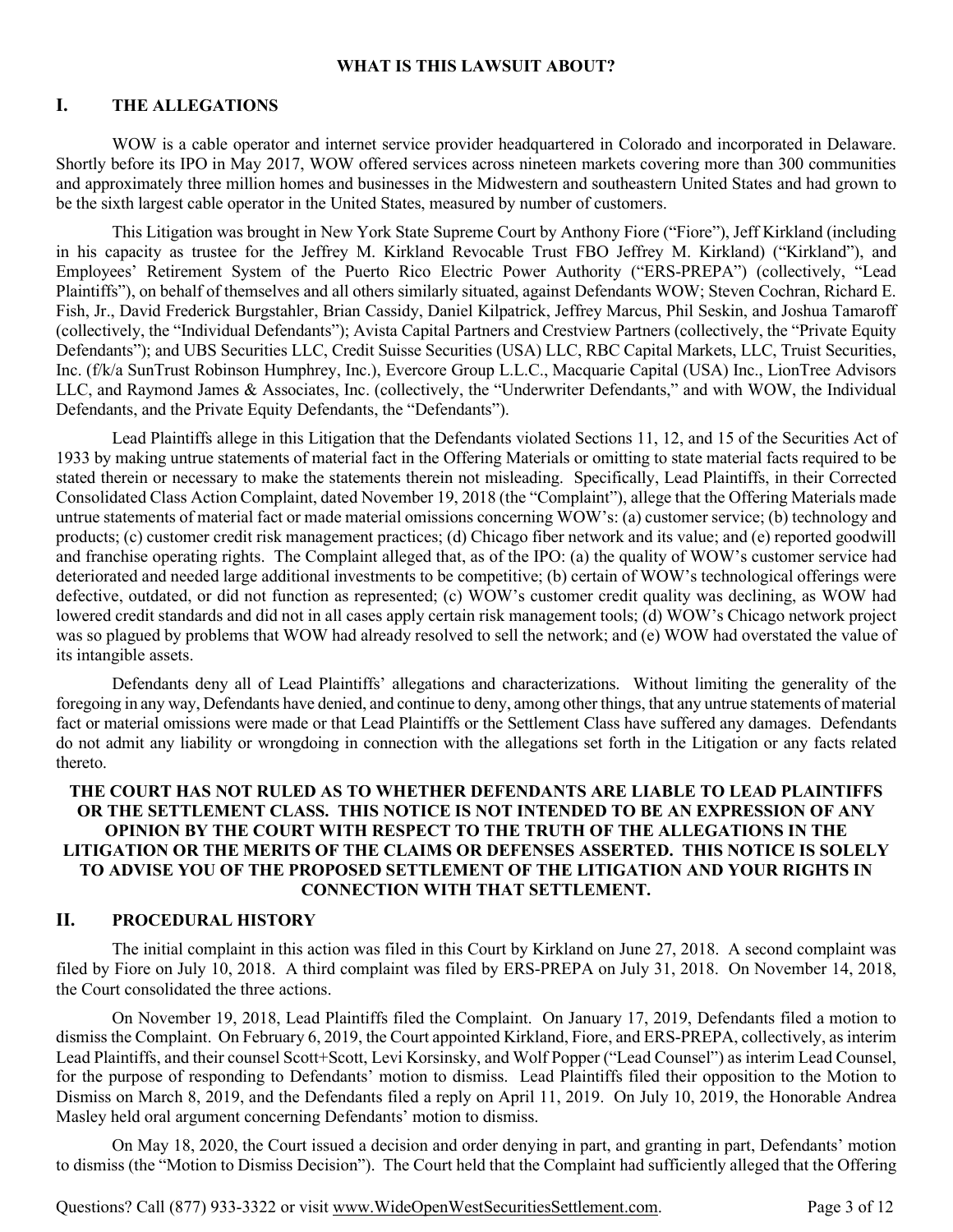Materials contained untrue statements of material fact or omitted to state material facts concerning: (a) WOW's technology products; (b) WOW's customer credit quality and credit risk management; (c) WOW's Chicago fiber network; and (d) WOW's goodwill and franchise operating rights. The Court also held, among other things, that Lead Plaintiffs had properly alleged standing to bring their claims and that Defendant Avista Capital Partners was a control person of WOW. However, the Court also concluded that the Complaint did not sufficiently allege that the Offering Materials contained untrue statements of material fact or material omissions concerning WOW's customer service and WOW's bad debt expenses and allowance for doubtful accounts; or that Crestview Partners was a control person of WOW. As a result, the Court dismissed the claims based on these allegations.

On June 17, 2020, Defendants filed a notice of appeal of the Motion to Dismiss Decision in the Supreme Court, Appellate Division, First Department. On June 26, 2020, Lead Plaintiffs filed a notice of cross-appeal of the Motion to Dismiss Decision with respect to the allegations that had been dismissed. Defendants filed their opening brief in support of their appeal on October 7, 2020. Lead Plaintiffs filed their brief in opposition to Defendants' appeal and in support of their cross appeal on November 20, 2020.

Concurrently, on June 18, 2020, the Court entered an order re-appointing Kirkland, Fiore, and ERS-PREPA, collectively, as Lead Plaintiffs, and their counsel as Lead Counsel. On June 29, 2020, Defendants filed Answers to the Complaint.

After the Court issued the Motion to Dismiss Decision, Lead Plaintiffs and Defendants engaged in discovery notwithstanding the pending appeal. Lead Plaintiffs and Defendants served requests for the production of documents and interrogatories on each other and served written responses and objections to these requests. Lead Plaintiffs produced nearly 1,800 pages of documents responsive to Defendants' requests for production. Defendants commenced their production of documents and produced over 62,000 pages of responsive documents. The Defendants deposed each of the Lead Plaintiffs. The Defendants also subpoenaed and deposed ERS-PREPA's investment manager. Lead Plaintiffs also subpoenaed relevant third parties.

On August 28, 2020, Lead Plaintiffs filed a motion to certify the Litigation as a class action, to appoint Lead Plaintiffs as class representatives, and to appoint Lead Counsel as class counsel (the "Class Certification Motion"). Lead Plaintiffs argued, among other things, that the Litigation, Lead Plaintiffs, and Lead Counsel met all of the elements of CPLR 901 and 902 (*i.e.*, numerosity, commonality, predominance, typicality, adequacy, and superiority), and therefore the Class Certification Motion should be granted. On November 12, 2020, Defendants filed a memorandum of law in opposition to the Class Certification Motion.

While the appeal, cross appeal, and Class Certification Motion were pending, Lead Plaintiffs and Defendants agreed to attempt to resolve the Litigation through mediation. On November 6, 2020, counsel for Lead Plaintiffs and Defendants attended a remote mediation with a highly experienced mediator, Robert A. Meyer, Esq., of JAMS. Although Lead Plaintiffs and Defendants did not agree to settle the Litigation on that day, the parties continued to communicate with the mediator, with each party arguing its position, and ultimately agreed to settle the Litigation, following a double-blind recommendation by the mediator, subject to the Court's approval. The parties agreed to settle the Litigation before the time for Lead Plaintiffs to file their reply memorandum of law in support of the Class Certification Motion. The Stipulation (together with the exhibits thereto) reflects the final and binding agreement between the Settling Parties.

# **HOW DO I KNOW IF I AM A SETTLEMENT CLASS MEMBER?**

For purposes of the Settlement only, you are a Settlement Class Member if you purchased or otherwise acquired publicly traded or publicly listed shares of WOW common stock pursuant or traceable to the Offering Materials issued in connection with WOW's IPO and were damaged thereby, unless excluded from the Settlement Class by the terms of the Stipulation. As set forth in the Stipulation, excluded from the Settlement Class are: (a) Defendants, (b) the past and present officers and directors of any Defendant (including any subsidiary of WOW) (the "Excluded D&Os"), (c) the limited partners of any Defendant in their capacity as limited partners, (d) the heirs, immediate family members, successors, or assigns of any Defendant or Excluded D&O, and any trust established or maintained for the benefit of any Defendant or Excluded D&O, and (e) any entity in which any Defendant or Excluded D&O has a controlling interest. Also excluded from the Settlement Class are any Persons who would otherwise be a Member of the Settlement Class, but who validly and timely request exclusion in accordance with the procedures to be established or approved by the Court in connection with the approval of this Stipulation and the Settlement.

**PLEASE NOTE:** Receipt of this Notice does not mean that you are a Settlement Class Member or that you will be entitled to receive a payment from the Settlement. If you are a Settlement Class Member and you wish to be eligible to participate in the distribution of proceeds from the Settlement, you are required to submit the Proof of Claim and Release that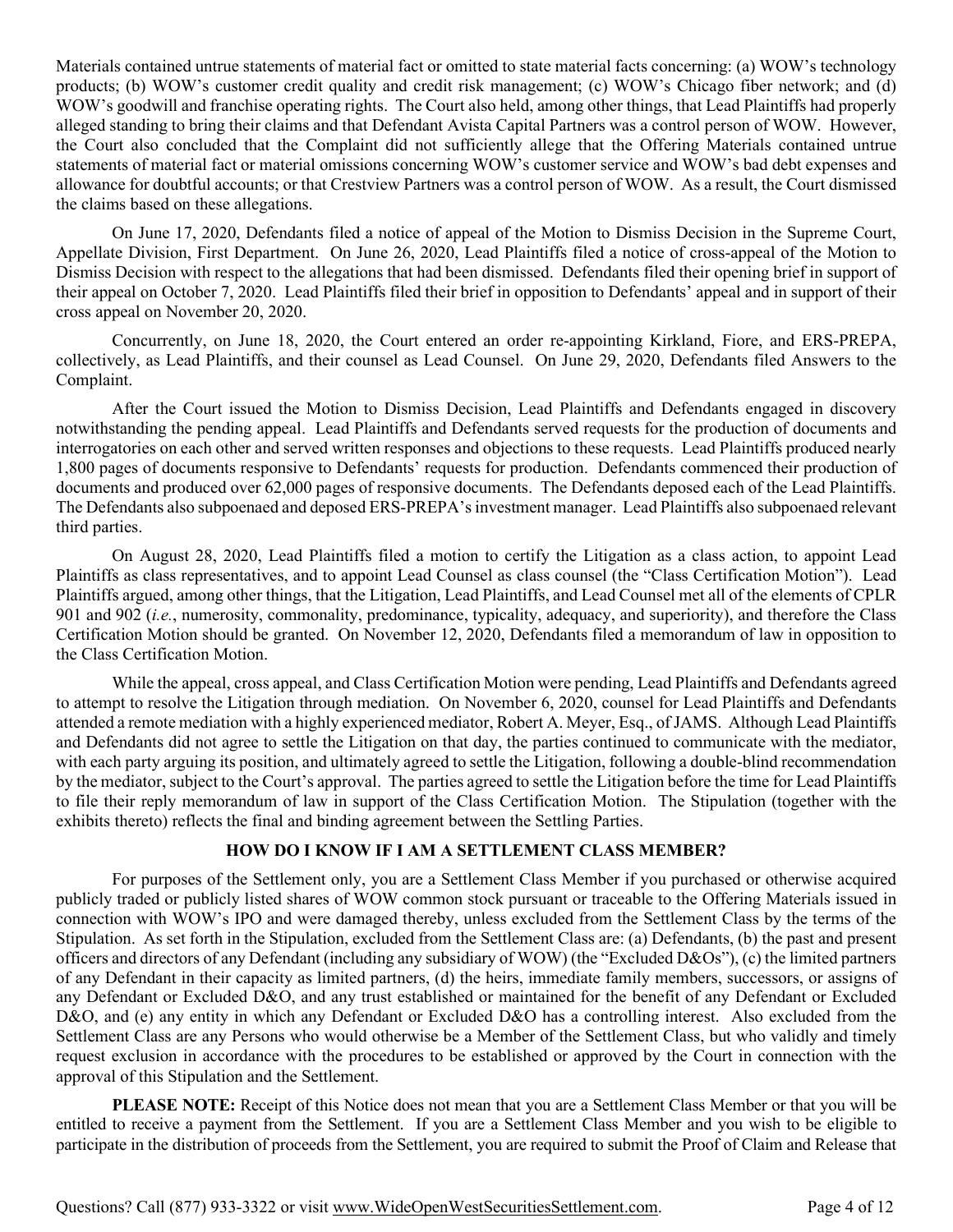is being distributed with this Notice and the required supporting documentation, as set forth therein, postmarked (for U.S. Mail) or received by the private carrier (for FedEx, UPS, etc.) **no later than December 30, 2021.**

# **WHAT IS THE MONETARY VALUE OF THE PROPOSED SETTLEMENT?**

The Settlement, if approved, will result in the creation of a cash settlement fund of \$7,025,000, plus all interest and accretions thereto (the "Settlement Fund"). The Settlement Fund, less (a) any Fee and Expense Award; (b) any Lead Plaintiff Award; (c) Notice and Administration Expenses; (d) Taxes and Tax Expenses; and (e) other Court-approved deductions (the "Net Settlement Fund"), will be distributed to eligible Settlement Class Members pursuant to the Plan of Allocation that is described in the next section of this Notice.

## **WHAT IS THE PROPOSED PLAN OF ALLOCATION?**

The objective of the Plan of Allocation is to equitably distribute the Net Settlement Fund among Settlement Class Members based on their respective alleged economic losses resulting from the securities law violations alleged in the Litigation.

Your share of the Net Settlement Fund will depend on the number of valid Proofs of Claim that other Settlement Class Members send in, how many shares of WOW common stock you purchased or otherwise acquired, whether you sold any of those shares, and when you purchased, acquired, and/or sold such shares.

For purposes of determining the amount an Authorized Claimant (a Settlement Class Member who submits a valid Claim to the Claims Administrator that is accepted for payment) may recover under the Plan of Allocation, Lead Counsel conferred with their damages consultant in developing the Plan of Allocation. The calculation of claims is not an estimate of (a) actual damages, (b) the amount a Settlement Class Member might have been able to recover after a trial, or (c) the amount that will be paid to Settlement Class Members pursuant to the Settlement. It is a formula for allocating the Net Settlement Fund among all Authorized Claimants. The calculation of a Recognized Claim (as described below) will depend upon several factors, including when the shares were purchased or otherwise acquired and in what amounts, whether the shares were ever sold, and, if so, when they were sold and for what amounts.

The Claims Administrator shall determine each Settlement Class Member's share of the Net Settlement Fund based upon the recognized loss formula described below. A "Recognized Loss Amount" will be calculated as set forth for each purchase or acquisition of publicly traded or publicly listed shares of WOW common stock pursuant or traceable to the Offering Materials that is listed in the Proof of Claim and Release and for which adequate documentation is provided. To the extent that the calculation of an Authorized Claimant's Recognized Loss Amount results in a negative number, that number shall be set to zero. The sum of an Authorized Claimant's Recognized Loss Amounts will be the Authorized Claimant's "Recognized Claim."

Section 11 of the Securities Act serves as the basis for the calculation of the Recognized Loss Amounts under the Plan of Allocation. Section  $11(e)$  of the Securities Act provides a statutory formula for the calculation of damages equal to "the difference between the amount paid for the security (not exceeding the price at which the security was offered to the public) and (1) the value thereof as of the time such suit was brought, or (2) the price at which such security shall have been disposed of in the market before suit, or (3) the price at which such security shall have been disposed of after suit but before judgment if such damages shall be less than the damages representing the difference between the amount paid for the security (not exceeding the price at which the security was offered to the public)." The formulas stated below, which were developed by Lead Counsel's damages expert, generally track the statutory formula.

For each share of publicly traded or publicly listed WOW common stock purchased or otherwise acquired between May 24, 2017, and June 27, 2018, inclusive, and:

- A. sold before the opening of trading on June [2](#page-4-0)7, 2018,<sup>2</sup> the Recognized Loss Amount for each such share shall be the acquisition price (not to exceed the issue price at the offering of \$17.00) *minus* the sale price.
- B. sold after the opening of trading on June 27, 2018, through the close of trading on August 2, 2021, the Recognized Loss Amount for each such share shall be the acquisition price (not to exceed the issue price at the offering of \$17.00) *minus* the sale price (not to be less than \$9.57, the closing share price on June 27, 2018).
- C. retained through the close of trading on August 2, 2021, the Recognized Loss Amount for each such share shall be the acquisition price (not to exceed the issue price at the offering of \$17.00) *minus* \$9.57, the closing share price on June 27, 2018.

<span id="page-4-0"></span><sup>&</sup>lt;sup>2</sup> For purposes of the statutory calculations, June 27, 2018, the date of filing of the initial complaint in this Litigation, is the date of suit.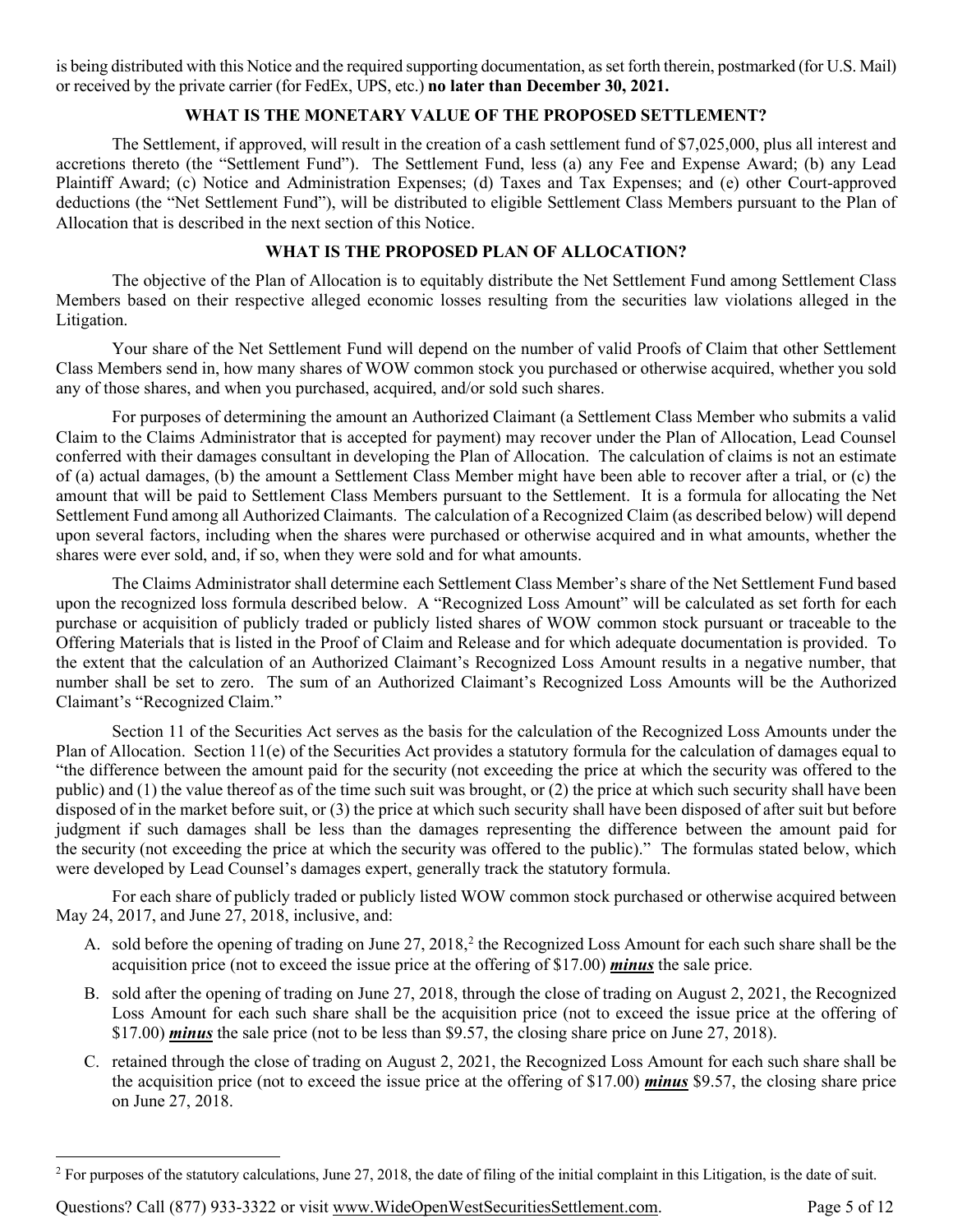It was raised during the Litigation that, on January 10, 2018, certain funds affiliated with Defendant Avista Capital Partners—which held significant equity in WOW prior to the IPO—sold or distributed nearly nine million shares of pre-IPO unrestricted WOW shares to their investors. Further, the trading volume of WOW common stock increased significantly on January 10, 2018. As a result, the Plan of Allocation considers that proving that any purchase of WOW common stock in the secondary market on or after January 10, 2018, is traceable to the Offering Documents issued in connection with WOW's IPO would be difficult, complex, and unlikely. The Plan of Allocation also recognizes that investors who purchased or acquired WOW common stock on or before January 9, 2018, did not face the risk of proving that their purchases of WOW common stock were traceable to the IPO. Therefore, the Plan of Allocation discounts the Recognized Loss Amount for all shares of WOW common stock that were purchased or acquired between January 10, 2018, and June 27, 2018, inclusive. Specifically, for each share of publicly traded or publicly listed WOW common stock purchased or otherwise acquired between January 10, 2018, and June 27, 2018, inclusive, the Recognized Loss Amount for each such share shall be reduced by 90% (*i.e.*, it shall be 10% of the Recognized Loss Amount).

In the event a Class Member has more than one acquisition or sale of WOW common stock, all acquisitions and sales shall be matched on a First-in First-Out ("FIFO") basis in the order of the transactions beginning with publicly traded common stock purchased or otherwise acquired on May 24, 2017.

An acquisition or sale of WOW common stock shall be deemed to have occurred on the "contract" or "trade" date as opposed to the "settlement" or "payment" date. All acquisition and sale prices shall exclude any fees and commissions. The receipt or grant by gift, devise, or operation of law of WOW common stock shall not be deemed an acquisition or sale of WOW common stock for the calculation of a claimant's Recognized Claim, nor shall it be deemed an assignment of any claim relating to the acquisition of such shares unless specifically provided in the instrument of gift or assignment. The receipt of WOW common stock in exchange for securities of any other corporation or entity shall not be deemed an acquisition or sale of WOW common stock.

Payment according to the Plan of Allocation will be deemed conclusive against all Authorized Claimants. No Person shall have any claim against Plaintiffs, Plaintiffs' Counsel, any claims administrator, any other Person designated by Plaintiffs' Counsel, Defendants, Defendants' Related Parties, or Defendants' Counsel or their Related Parties based on distributions made substantially in accordance with the Stipulation, the Plan of Allocation, or further orders of the Court.

Purchases of WOW common stock purchased through the exercise of options will be excluded from the calculation of an Authorized Claimant's Recognized Claim.

The Claims Administrator shall allocate to each Authorized Claimant a *pro rata* share of the Net Settlement Fund based on his, her, or its Recognized Claim as compared to the total Recognized Claims of all Authorized Claimants. No distribution shall be made to Authorized Claimants who would otherwise receive a distribution of less than \$10.00.

Settlement Class Members who do not submit acceptable Proofs of Claim and Release will not share in the Settlement proceeds. The Settlement and the Judgment issued in this Litigation will nevertheless bind Settlement Class Members who do not submit a Request for Exclusion (as defined below) and/or an acceptable Proof of Claim and Release.

Please contact the Claims Administrator or Lead Counsel if you disagree with any determinations made by the Claims Administrator regarding your Proof of Claim and Release. If you are unsatisfied with the determinations, you may ask the Court, which retains jurisdiction over all Settlement Class Members and the claims administration process, to decide the issue by submitting a written request.

Defendants, their respective counsel, and all other Related Parties will have no responsibility or liability whatsoever for the investment of the Settlement Fund, the distribution of the Net Settlement Fund, the Plan of Allocation, or the payment of any claim. Lead Plaintiffs, Plaintiffs' Counsel, and any other Person designated by Plaintiffs' Counsel, likewise, will have no liability for their reasonable efforts to execute, administer, and distribute the Settlement.

Distributions will be made to Authorized Claimants after all claims have been processed and after the Court has finally approved the Settlement. If there is any balance remaining in the Net Settlement Fund six months after the date of the initial distribution of the Net Settlement Fund, Lead Counsel shall, if feasible, after payment of any outstanding Notice and Administration Expenses, reallocate such balance among Authorized Claimants who negotiated the checks sent in the initial distribution and who would receive a minimum of \$10.00 as part of an additional distribution. These additional distributions shall be repeated every six months until the balance remaining in the Net Settlement Fund is reduced to a level where, in the judgment of Lead Counsel, it no longer makes economic sense, considering costs of distribution, to attempt to make further distributions. Any balance that thereafter still remains in the Net Settlement Fund after such reallocation(s) and payments, which is not feasible or economical to reallocate, shall be donated to a  $501(c)(3)$ , non-profit charitable organization designated by Lead Plaintiffs and approved by the Court.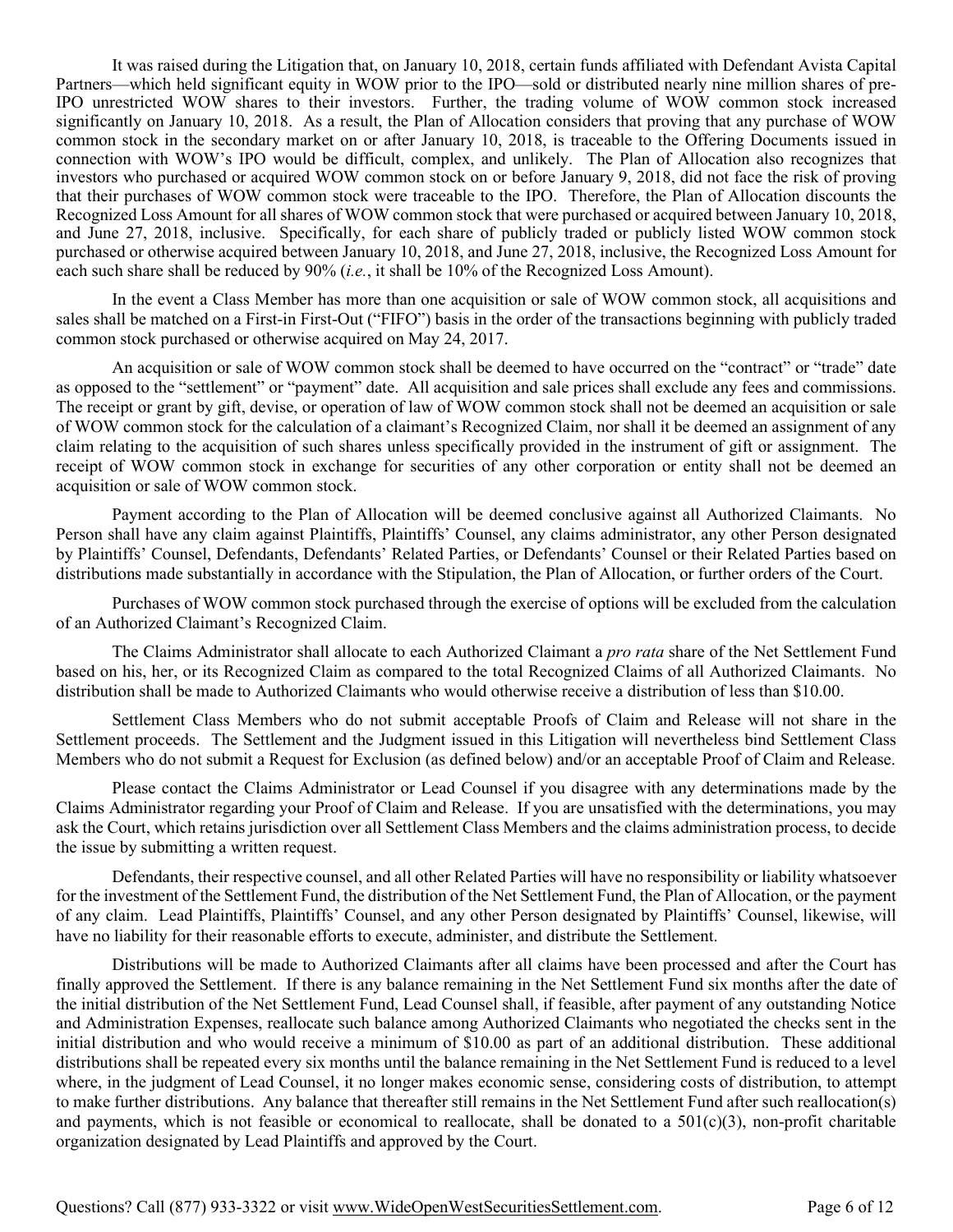### **DO I NEED TO CONTACT LEAD COUNSEL IN ORDER TO PARTICIPATE IN DISTRIBUTION OF THE SETTLEMENT FUND?**

No. If you have received this Notice and timely submit your Proof of Claim and Release to the designated address, you need not contact Lead Counsel. If your address changes, please contact the Claims Administrator at:

> *WOW Securities Litigation Settlement*  Claims Administrator c/o A.B. Data, Ltd. P.O. Box 173126 Milwaukee, WI 53217 (877) 933-3322 Email: info@WideOpenWestSecuritiesSettlement.com www.WideOpenWestSecuritiesSettlement.com

### **THERE WILL BE NO PAYMENTS IF THE STIPULATION IS TERMINATED.**

The Stipulation may be terminated under several circumstances outlined in it. If the Stipulation is terminated, the Litigation will proceed as if the Stipulation had not been entered into.

## **WHAT ARE THE REASONS FOR SETTLEMENT?**

The Settlement was reached after a thorough investigation by Lead Counsel and following the Court's denial, in part, of the Defendants' motion to dismiss the Complaint. The Court has not reached any final decisions in connection with Lead Plaintiffs' claims. Instead, Lead Plaintiffs and Defendants have agreed to the Settlement, which was reached with the substantial assistance of a highly respected mediator of complex class actions. In reaching the Settlement, the Settling Parties have avoided the cost, delay, and uncertainty of further litigation, trial, and appeals.

As in any litigation, Lead Plaintiffs and the proposed Settlement Class would face an uncertain outcome if they did not agree to the Settlement. For example, Defendants opposed Lead Plaintiffs' motion for class certification, and there is a risk that the motion could be denied if the Litigation were to continue. Also, Lead Plaintiffs expected that if the Litigation continued, the Defendants would argue at the summary judgment stage and at trial that the alleged false statements in the Offering Documents were not materially untrue or misleading. Lead Plaintiffs also expected that Defendants would argue that Lead Plaintiffs and the Settlement Class were not entitled to damages under 15 U.S.C. § 77(e) because the decline in the value of WOW common stock was not the result of the alleged untrue or misleading statements in the Offering Materials (also sometimes referred to as a "negative causation" defense). Lead Plaintiffs expected that the Litigation could continue for a lengthy period of time and that, even if Lead Plaintiffs succeeded, Defendants would file appeals that would postpone final resolution of the Litigation. In agreeing to the Settlement, Lead Plaintiffs considered the expense and length of continued proceedings necessary to pursue their claims against the Defendants through continued discovery, trial, and appeals. And while continuation of the Litigation against Defendants potentially could result in a judgment greater than the Settlement, there is also the risk that continuing the Litigation could result in no recovery at all or a recovery that is less than the amount of the Settlement.

Lead Plaintiffs and Lead Counsel believe that the Settlement is fair, reasonable, and adequate, and in the best interests of the Members of the Settlement Class. They have reached this conclusion for several reasons. Specifically, if the Settlement is approved, the Settlement Class will receive a certain and immediate monetary recovery. Additionally, Lead Counsel believe that the significant and immediate benefits of the Settlement, when weighed against the significant risk, delay, and uncertainty of continued litigation, are a very favorable result for the Settlement Class.

The Defendants have expressly denied, and continue to deny, each and all of the claims alleged by Lead Plaintiffs in the Litigation and affirm that they have acted properly and lawfully at all times. Further, the Defendants have expressly denied, and continue to deny, all charges of wrongdoing, fault, liability, or damage against them arising out of any and all of the conduct, statements, acts, or omissions alleged, or that could have been alleged, in the Litigation. The Defendants maintain that they have strong and meritorious defenses to all of the claims alleged in this Litigation. However, the Defendants also recognize the uncertainty and risks inherent in any litigation, especially in a complex case such as this. The Defendants have concluded that further conduct of the Litigation would be protracted and expensive, and that it is desirable that the Litigation be fully and finally settled in the manner and upon the terms and conditions set forth in the Settlement.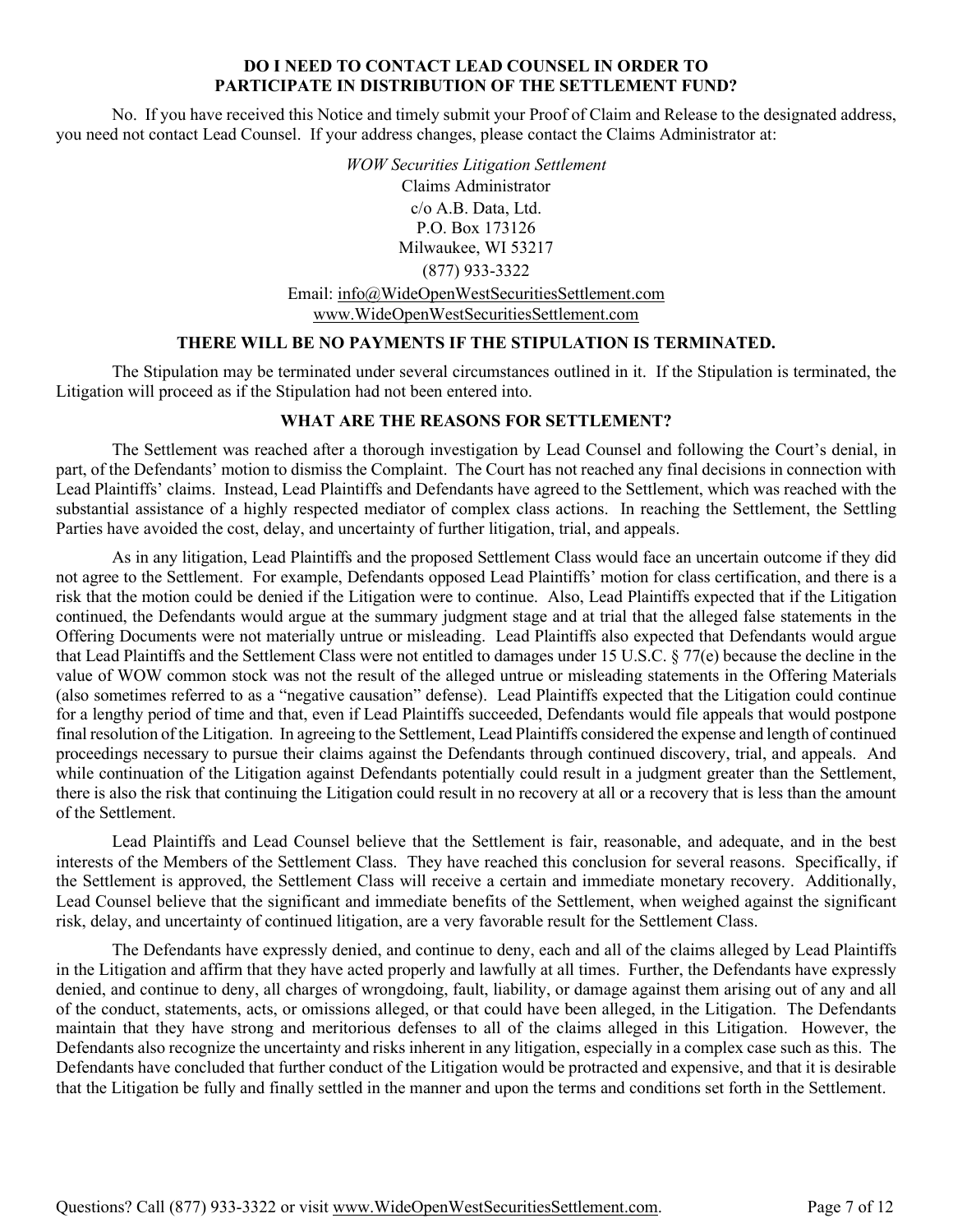#### **WHO REPRESENTS THE SETTLEMENT CLASS?**

The following attorneys are counsel for the Settlement Class:

William C. Fredericks Thomas L. Laughlin, IV Lauren McCabe Randy Moonan **SCOTT+SCOTT ATTORNEYS AT LAW LLP** The Helmsley Building 230 Park Avenue, 17th Floor New York, NY 10169 Telephone: (212) 223-6444

Shannon L. Hopkins Robert C. Finkel Andrew E. Lencyk Joshua W. Ruthizer **LEVI & KORSINSKY, LLP WOLF POPPER LLP** 55 Broadway, 10th Floor 845 Third Avenue New York, NY 10006 New York, NY 10022 Telephone: (212) 363-7500 Telephone: (212) 759-4600

If you have any questions about the Litigation or Settlement, you are entitled to consult with Lead Counsel by contacting counsel at the phone number(s) listed above.

You may obtain a copy of the Stipulation by contacting the Claims Administrator at:

*WOW Securities Litigation Settlement* Claims Administrator c/o A.B. Data, Ltd. P.O. Box 173126 Milwaukee, WI 53217 (877) 933-3322 Email: info@WideOpenWestSecuritiesSettlement.com www.WideOpenWestSecuritiesSettlement.com

#### **HOW WILL PLAINTIFFS' COUNSEL BE PAID?**

Lead Counsel have litigated this matter since its inception on a fully contingent basis and advanced all expenses incurred on behalf of the Settlement Class. Lead Counsel will file a motion for an award of attorneys' fees and expenses that will be considered at the Settlement Hearing. Lead Counsel will apply for an attorneys' fee award for all Plaintiffs' Counsel in the amount of up to one-third (1/3) of the Settlement Fund, plus payment of Plaintiffs' Counsel's expenses incurred in connection with the Litigation in an amount not to exceed \$140,000. In addition, Lead Plaintiffs may seek a payment of up to \$5,000 each in Lead Plaintiff Awards for his or its service on behalf of the Settlement Class or for Lead Plaintiffs' reasonable time, costs, and expenses directly relating to the representation of the Settlement Class. Such sums, as may be approved by the Court, will be paid from the Settlement Fund. Settlement Class Members are not personally liable for any such fees or expenses.

The Fee and Expense Award requested will be the only payment to Plaintiffs' Counsel for their efforts in achieving the Settlement and for their risk in undertaking this representation on a wholly contingent basis. The fees requested will compensate Plaintiffs' Counsel for their work in achieving the Settlement. The Court will decide what constitutes a reasonable fee award and may award less than the amount requested by Lead Counsel.

### **CAN I EXCLUDE MYSELF FROM THE SETTLEMENT?**

Yes. If you want to keep the right to sue or continue to sue Defendants on your own about the legal issues in the Litigation, then you must take steps to get out of the Settlement Class. This is called excluding yourself from, or "opting out" of, the Settlement Class. If you are requesting exclusion because you want to bring your own lawsuit based on the matters alleged in the Litigation, you may want to consult an attorney and discuss whether any individual claim that you may wish to pursue would be time-barred by the applicable statutes of limitation or repose.

To exclude yourself from the Settlement Class, you must send a written request saying that you want to be excluded from the Settlement Class in the following Litigation: *Kirkland, et al. v. WideOpenWest, Inc., et al.*, Index No. 653248/2018 (a "Request for Exclusion"). The Request for Exclusion must include your name, address, telephone number, and the number of

Questions? Call (877) 933-3322 or visit www.WideOpenWestSecuritiesSettlement.com. Page 8 of 12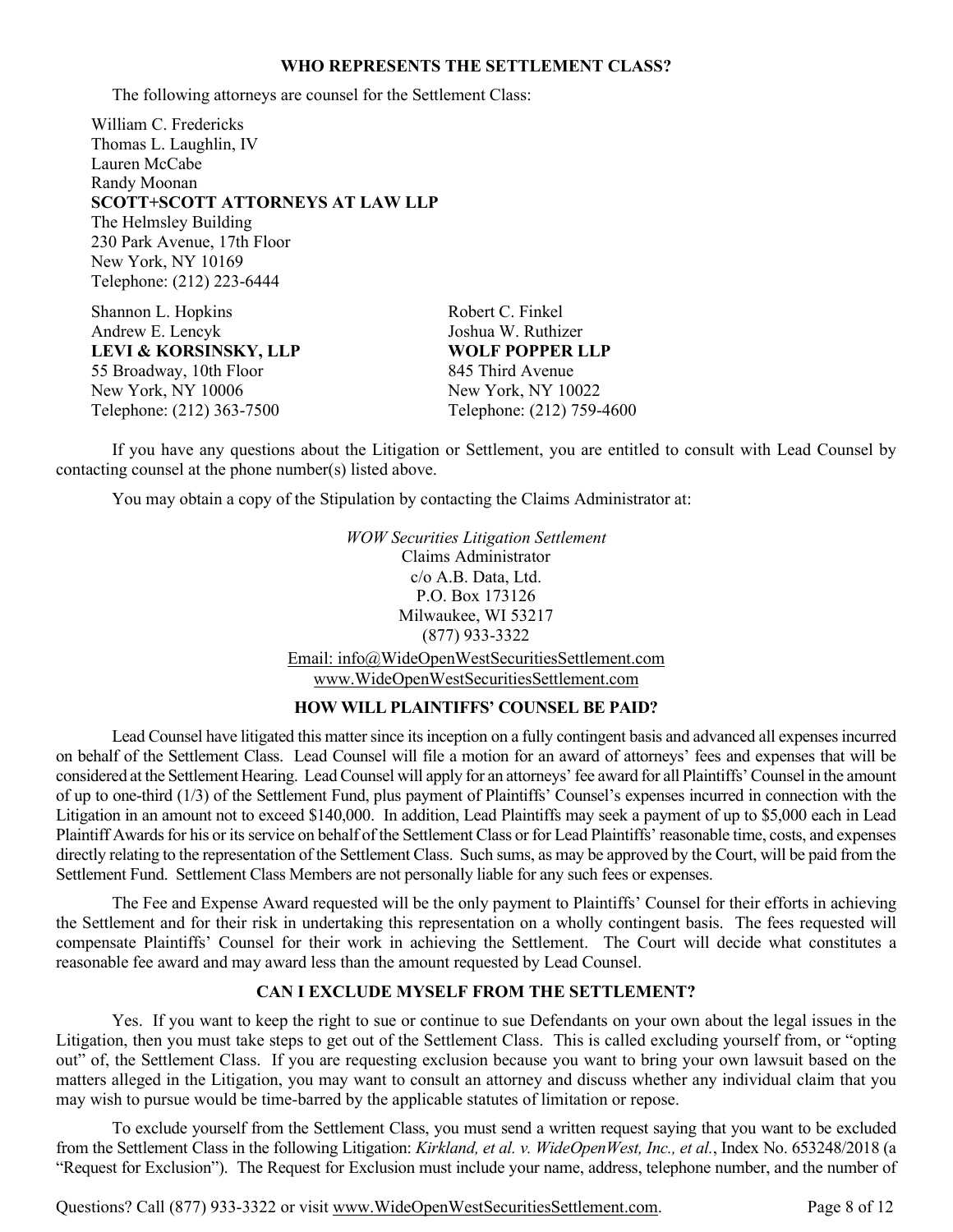shares of WOW common stock that you purchased or otherwise acquired pursuant or traceable to the Offering Materials, as well as the date(s) and price(s) of each purchase, acquisition, and/or sale of such stock. Your Request for Exclusion must also include adequate documentation to evidence your transactions in WOW common stock (such as account statements or trading records) and must be personally signed by the Settlement Class Member. **Do not sent originals of your documentation as they will not be returned.** All Requests for Exclusion must be postmarked (for U.S. Mail) or received by the private carrier (for FedEx, UPS, etc.) **no later than December 29, 2021**, and sent to the Claims Administrator at:

> *WOW Securities Litigation Settlement* Claims Administrator c/o A.B. Data, Ltd. P.O. Box 173126 Milwaukee, WI 53217

You cannot exclude yourself online or by phone, facsimile, or email. If you make a proper Request for Exclusion, you will not receive a settlement payment, and you cannot object to the Settlement. If you make a proper Request for Exclusion, you will not be legally bound by anything that happens in this lawsuit.

## **CAN I OBJECT TO THE SETTLEMENT, REQUESTED ATTORNEYS' FEES, REQUESTED PAYMENT OF COSTS AND EXPENSES, REQUESTED PAYMENT TO THE LEAD PLAINTIFFS, AND/OR PLAN OF ALLOCATION?**

Yes. If you are a Settlement Class Member, you may object to the terms of the Settlement. Whether or not you object to the terms of the Settlement, you may also object to the requested attorneys' fees, costs, and expenses, Lead Plaintiffs' request for award(s) for representing the Settlement Class, and/or the Plan of Allocation. In order for any objection to be considered, you must file a written statement, accompanied by proof of Settlement Class membership (such as account statements or trading records, which must be redacted to remove personal identifying information such as social security numbers, dates of birth, children's names, and financial account numbers in order to comply with 22 NYCRR § 202.5(e)) evidencing the number of shares of WOW common stock that the objecting Settlement Class Member purchased or otherwise acquired pursuant or traceable to the Offering Materials, as well as the date(s) and price(s) of each purchase, acquisition, and/or sale of such stock, with the Court and send a copy to Lead Counsel and Defendants' Counsel, at the addresses listed below. **Do not sent originals of your documentation as they will not be returned.** Any written objection must be personally signed by the Settlement Class Member. Your written statement must identify that you want to object to the Settlement in the following Litigation: *Kirkland, et al. v. WideOpenWest, Inc., et al.*, Index No. 653248/2018. Your written objection must be postmarked (for U.S. Mail) or received by the private carrier (for FedEx, UPS, etc.) **no later than December 29, 2021**.

The Court's address is Supreme Court of the State of New York, County of New York: Commercial Division, 60 Centre Street, Room 242, New York, NY 10007; Lead Counsel's address is Scott+Scott Attorneys at Law LLP c/o William C. Fredericks, The Helmsley Building, 230 Park Avenue, 17th Fl., New York, NY 10169; and Defendants' Counsel's addresses are Quinn Emanuel Urquhart & Sullivan, LLP c/o Jacob J. Waldman, 51 Madison Avenue, 22nd Floor, New York, NY 10010, and Gibson, Dunn & Crutcher LLP c/o Marshall King, 200 Park Avenue, New York, NY 10166.

You cannot object online or by phone, facsimile, or email.

Attendance at the Settlement Hearing is not necessary. Persons wishing to be heard orally at the Settlement Hearing are required to indicate in their written objection their intention to appear at the hearing and identify any witnesses they may call to testify and exhibits, if any, they intend to introduce into evidence.

## **WHAT IS THE DIFFERENCE BETWEEN OBJECTING AND EXCLUDING MYSELF FROM THE SETTLEMENT?**

Objecting is telling the Court that you do not like something about the proposed Settlement, the Plan of Allocation, Lead Plaintiffs' request for an award for representing the Settlement Class, or Lead Counsel's request for an award of attorneys' fees and expenses. You can object only if you stay in the Settlement Class. Excluding yourself is telling the Court that you do not want to be part of the Settlement Class. If you exclude yourself, you have no basis to object because the Litigation no longer applies to you.

# **WHAT ARE MY RIGHTS AND OBLIGATIONS UNDER THE SETTLEMENT?**

If you are a Settlement Class Member and you do not exclude yourself from the Settlement Class, you may receive the benefit of, and you will be bound by, the terms of the Settlement, as described in this Notice, upon approval by the Court.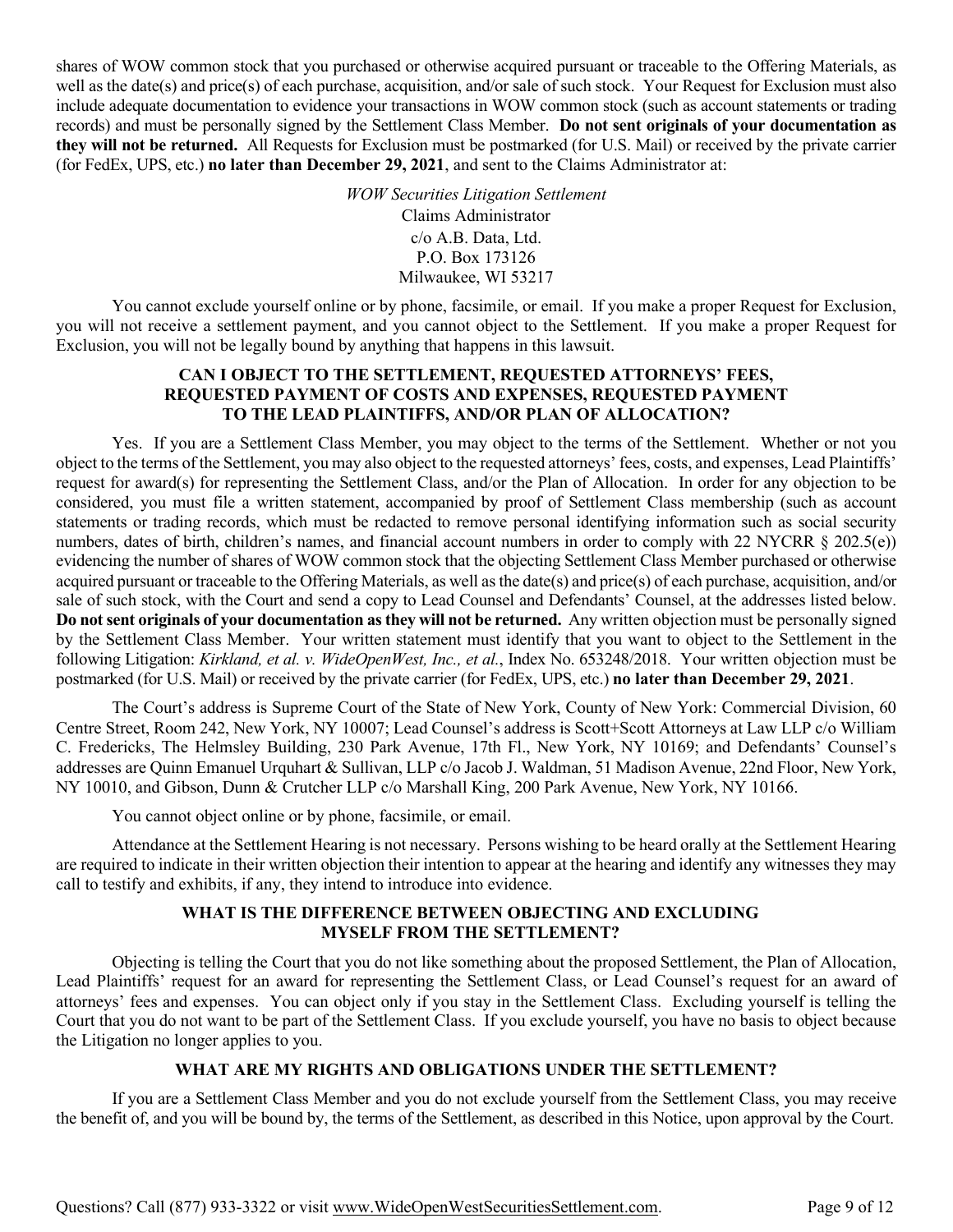#### **HOW CAN I GET A PAYMENT?**

In order to qualify for a payment, you must timely complete and return the Proof of Claim and Release that accompanies this Notice. A Proof of Claim and Release is enclosed with this Notice and also may be downloaded at www.WideOpenWestSecuritiesSettlement.com. Read the instructions carefully; fill out the Proof of Claim and Release; sign it; and mail it and the required supporting documents so that it is **postmarked (for U.S. Mail) or received by the private carrier (for FedEx, UPS, etc.) no later than December 30, 2021**. The Proof of Claim and Release may not be submitted online, by email, or by fax. If you do not submit a timely Proof of Claim and Release with all of the required information, you will not receive a payment from the Settlement Fund; however, unless you expressly exclude yourself from the Settlement Class, as described above, you will still be bound in all other respects by the Settlement, Judgment, and releases contained in them.

### **WHAT CLAIMS WILL BE RELEASED BY THE SETTLEMENT?**

If the Settlement is approved by the Court, the Court will enter a Judgment. If the Judgment becomes Final pursuant to the terms of the Stipulation, all Settlement Class Members shall be deemed to have, and by operation of the Final Judgment shall have, fully, finally, and forever released, relinquished, and discharged any and all of the Released Defendant Parties from all Released Claims. The Judgment shall also provide for the full and final release of all Released Defendants' Claims, as against the Released Plaintiff Parties.

- "Related Parties," when used in reference to a Person, means and includes (i) the Person; (ii) for natural persons, each of that Person's immediate family members and any trust of which the Person is settler or which is for the benefit of any such Person and/or member of his family, and, for non-natural persons, each of their direct or indirect parents, subsidiaries, or wholly-owned affiliates; and (iii), for any of the Persons listed in sub-parts (i) or (ii) of this definition, their respective present and former employees, members, partners, principals, officers, directors, controlling shareholders, agents, attorneys, advisors (including financial or investment advisors), accountants, auditors, consultants, underwriters, investment bankers, commercial bankers, entities providing fairness opinions, general or limited partners or partnerships, limited liability companies, members, investment funds, investment subfunds, joint venturers, insurers, reinsurers, predecessors, successors, estates, immediate family members, spouses, heirs, executors, trusts, trustees, administrators, agents, attorneys, legal or personal representatives, assigns, and assignees of each of them, and any controlling person thereof, in their capacities as such, and any entity in which such Person has a controlling interest.
- "Released Defendant Party" or "Released Defendant Parties" mean Defendants, and their Related Parties.
- "Released Defendants' Claims" means any and all claims and causes of action of every nature and description whatsoever, including both known claims and Unknown Claims (as defined below and in ¶1.64 of the Stipulation), against any Released Plaintiff Parties that arise out of or relate in any way to the institution, prosecution, or settlement of the claims against any Defendant in the Litigation, except for claims relating to the enforcement of the Settlement. "Released Defendants' Claims" do not include claims between or among Defendants or any combination of Defendants, including claims for indemnification.
- "Released Plaintiff Party" or "Released Plaintiff Parties" means each and every Settlement Class Member and Lead Plaintiff, and their Related Parties.
- "Released Claims" means all claims, demands, losses, rights, and causes of action of every nature and description, including both known claims and Unknown Claims (as defined below and in ¶1.64 of the Stipulation), that (a) were or could have been asserted in the Complaint (as defined in ¶1.8 of the Stipulation), (b) could have been asserted in this Litigation, or (c) could in the future be asserted in any forum whether arising under federal, state, common, or foreign law, by Lead Plaintiffs or any other Member of the Settlement Class, or their successors, assigns, executors, administrators, representatives, attorneys, and agents in their capacities as such, which (i) arise out of, are based upon, or relate in any way to any of the allegations, acts, transactions, facts, events, matters, occurrences, representations, or omissions involved, set forth, alleged, or referred to in the Complaint or which could have been alleged in this Litigation, and (ii) arise out of, are based upon, or relate in any way to the purchase, acquisition, holding, sale, or disposition of any WOW securities. "Released Claims" do not include claims to enforce the Settlement or the claims of any Person that submits a Request for Exclusion that is accepted by the Court.
- "Unknown Claims" means (a) any and all Released Claims that any of the Lead Plaintiffs or Settlement Class Members does not know or suspect to exist in his, her, or its favor at the time of the release of the Released Defendant Parties, which, if known by him, her, or it, might have affected his, her, or its settlement with and release of the Released Defendant Parties, or might have affected his, her, or its decision(s) with respect to the Settlement,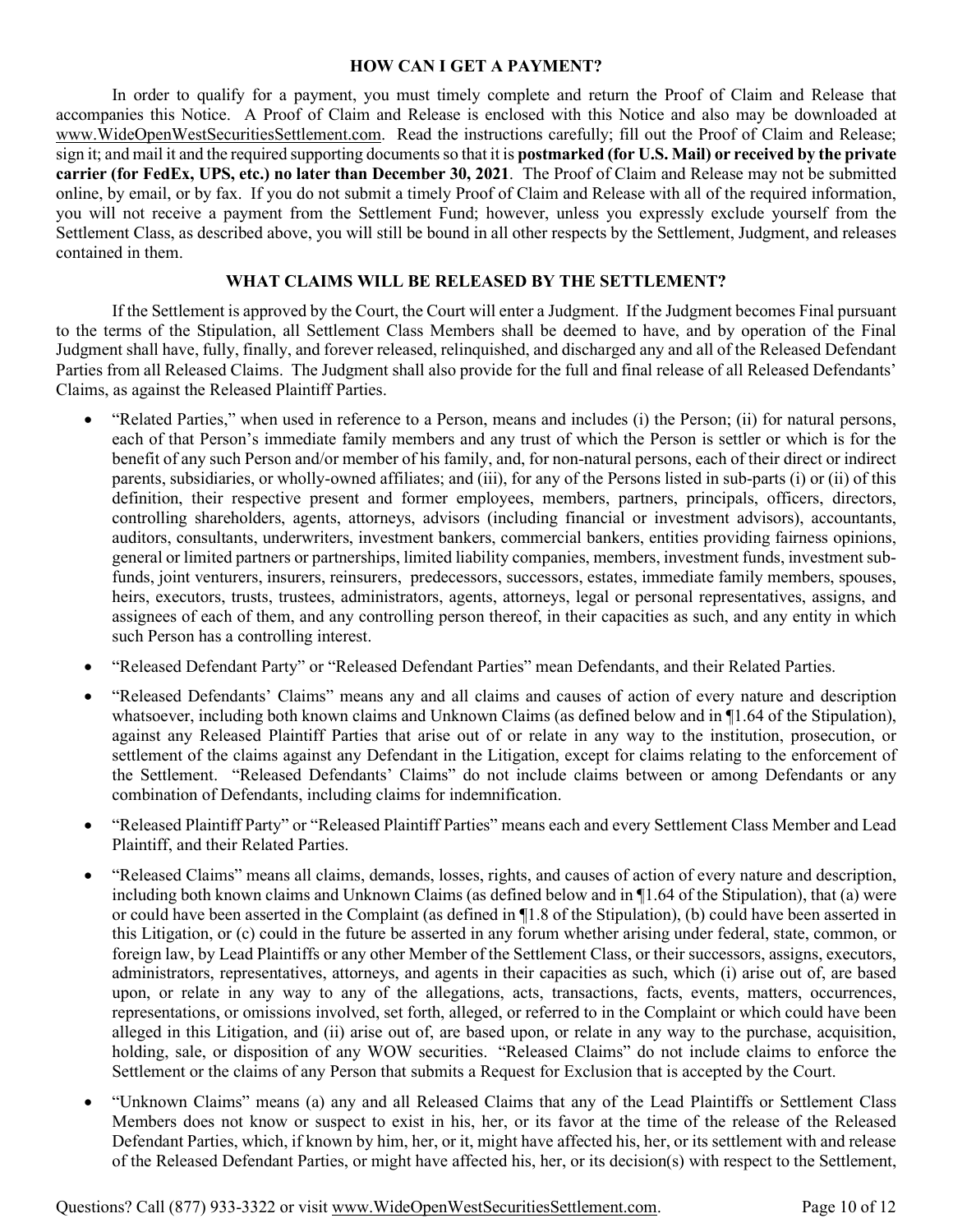including, but not limited to, whether or not to object to the Settlement or seek exclusion from the Settlement Class; and (b) any and all Released Defendants' Claims that any of the Defendants or Released Defendant Parties does not know or suspect to exist in his, her, or its favor at the time of the release of the Released Plaintiff Parties that, if known by him, her, or it, might have affected his, her, or its settlement and release of the Released Plaintiff Parties. With respect to (a) any and all Released Claims against the Released Defendant Parties and (b) any and all Released Defendants' Claims against the Released Plaintiff Parties, the Settling Parties stipulate and agree that, upon the Effective Date, the Settling Parties shall expressly waive, and each Released Plaintiff Party and Released Defendant Party shall be deemed to have, and by operation of the Judgment shall have expressly waived, the provisions, rights, and benefits of California Civil Code § 1542, which provides:

### **A general release does not extend to claims that the creditor or releasing party does not know or suspect to exist in his or her favor at the time of executing the release and that, if known by him or her, would have materially affected his or her settlement with the debtor or released party;**

and all provisions, rights, and benefits conferred by any law of any state or territory of the United States, or principle of common law, which is similar, comparable, or equivalent to Cal. Civ. Code § 1542.

The above description of the proposed Settlement is only a summary. The complete terms are set forth in the Stipulation (including its exhibits), which may be obtained at www.WideOpenWestSecuritiesSettlement.com, or by contacting the Claims Administrator at the contact information listed on p. 8 above.

## **THE SETTLEMENT HEARING**

The Court will hold a Settlement Hearing on January 20, 2022, at 2:15 p.m., before the Honorable Andrea Masley at the Supreme Court of the State of New York, County of New York: Commercial Division, 60 Centre Street, New York, NY 10007, for the purpose of determining whether: (i) the Settlement, as set forth in the Stipulation, for \$7,025,000 in cash should be approved by the Court as fair, reasonable, and adequate; (ii) the Judgment, as provided under the Stipulation, should be entered; (iii) to grant final certification of a Settlement Class and of Lead Plaintiffs as class representatives and Lead Counsel as class counsel for purposes of the Settlement; (iv) to award Plaintiffs' Counsel attorneys' fees and expenses out of the Settlement Fund and, if so, in what amount; (v) to pay Lead Plaintiffs for their service on behalf of the Settlement Class or for Lead Plaintiffs' reasonable time, costs, and expenses directly relating to the representation of the Settlement Class out of the Settlement Fund and, if so, in what amount; and (vi) the Plan of Allocation should be approved by the Court. The Court may adjourn or continue the Settlement Hearing or hold the Settlement Hearing by telephonic or video conference without further notice to members of the Settlement Class. Any change to the Settlement Hearing date, time, or manner will be posted on the settlement website (www.WideOpenWestSecuritiesSettlement.com). Please check the settlement website before attending to be sure that the date and/or time has not changed.

Any Settlement Class Member may appear at the Settlement Hearing and be heard on any of the foregoing matters; provided, however, that no such Person shall be heard unless his, her, or its objection is made in writing and is signed by such Person and filed, together with proof of membership in the Settlement Class and with copies of all other papers and briefs to be submitted by them to the Court at the Settlement Hearing, with the Court no later than December 29, 2021, and showing proof of service on the following counsel:

> William C. Fredericks Scott+Scott Attorneys at Law LLP 230 Park Avenue, 17th Fl. New York, NY 10169

*Attorneys for Lead Plaintiffs*

Jacob J. Waldman Quinn Emanuel Urquhart & Sullivan, LLP 51 Madison Ave., 22nd Fl. New York, NY 10010

*Attorneys for WOW, the Individual Defendants, and the Private Equity Defendants*

Marshall King Gibson, Dunn & Crutcher LLP 200 Park Avenue New York, NY 10166

*Attorneys for the Underwriter Defendants*